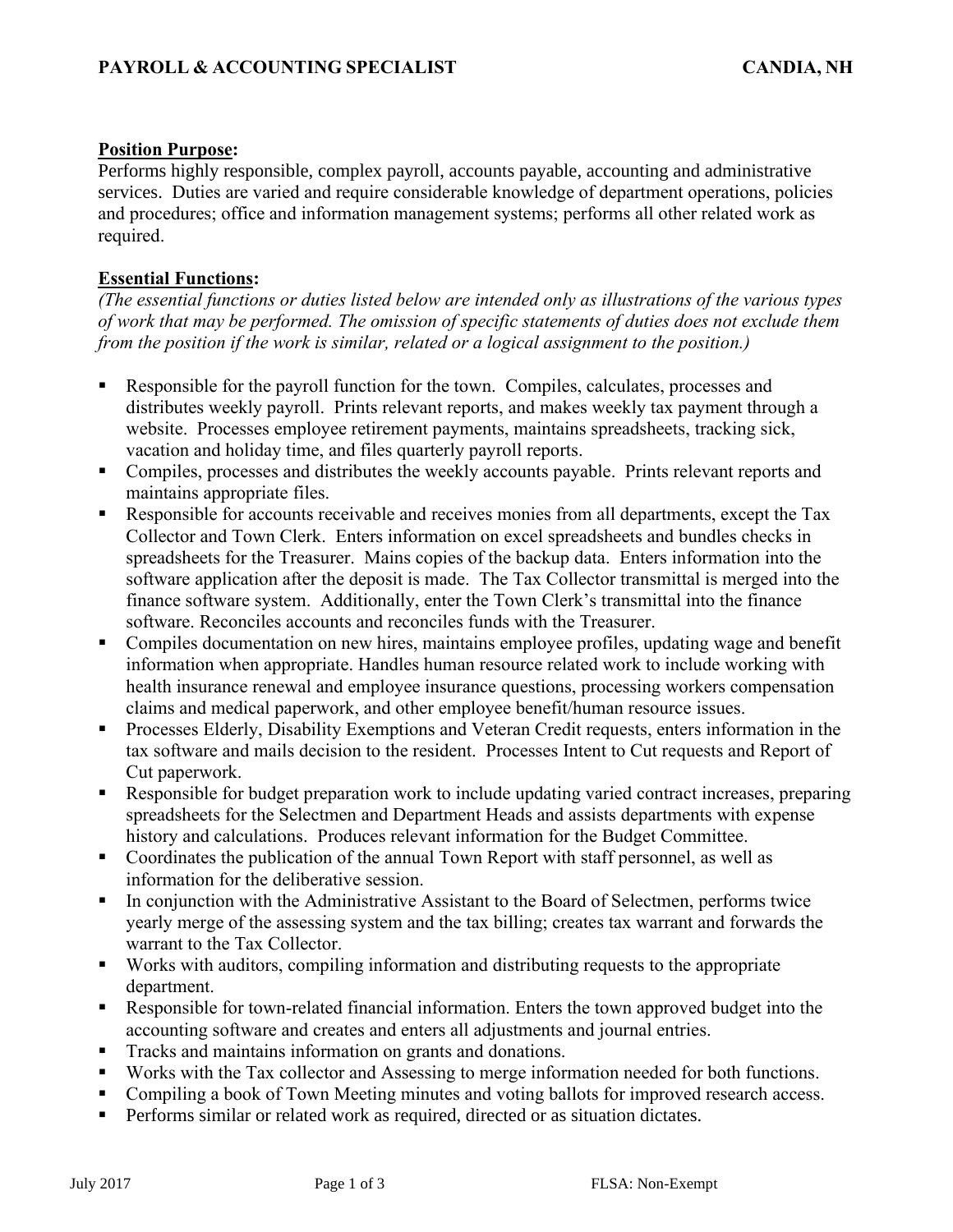# **PAYROLL & ACCOUNTING SPECIALIST CANDIA, NH**

## **Recommended Minimum Qualifications:**

#### Education, Training and Experience:

High School Diploma. Associate's Degree preferred; Three to five,  $3 - 5$  years of payroll, accounts payable, and accounting experience or related field preferred; experience working with computers; or an equivalent combination of education and experience.

#### Knowledge, Ability and Skill:

*Knowledge:* Knowledge of various bookkeeping functions; familiarity with accounting software and related requirements practices and terminology. Knowledge of departmental operations. Familiarity with accounts payable and payroll functions. Working knowledge of software applications. Knowledge of the functions of municipal government, general understanding of the interaction between local government, state government, and federal government, basic working knowledge of business administration, practices, general office procedures, and applicable local, state, and federal laws.

*Ability:* Ability to communicate effectively and tactfully with staff and the public, ability to make relatively complex mathematical computation; and, analytical ability. Must be able to operate a computer with intermediate to advanced skills when using software programs, database, spreadsheets and other software as required by the position. Ability to maintain and create spreadsheets and records. Ability to use automated accounting systems.

*Skills:* Excellent organizational skills. Excellent written and verbal communication skills. Proficient computer skills and accounting skills; interpersonal and problem-solving skills.

### **Physical Requirements:**

*The physical demands described here are representative of those that must be met by an employee to successfully perform the essential functions of this job. Reasonable accommodations may be made to enable individuals with disabilities to perform the essential functions.*

This position is frequently required to sit, communicate, or hear; occasionally required to walk, must be able to handle, or feel objects, tools, or controls; and reach with hands and arms. The employee must occasionally lift and/or move objects weighing up to 10 pounds. Vision and hearing at or correctable to normal ranges. This position requires the ability to operate a keyboard and calculator at efficient speed.

#### **Supervision:**

*Supervision Scope:* Performs routine duties that are clearly defined by protocol and standard operating procedures. This role requires basic knowledge of departmental operations.

*Supervision Received:* Works under the direct supervision of the Town Administrator.

*Supervision Given:* None.

### **Job Environment:**

- Work is performed under typical office conditions; work environment is moderately noisy.
- Operates computer, calculator, telephone, copier, facsimile machine, and other standard office equipment.